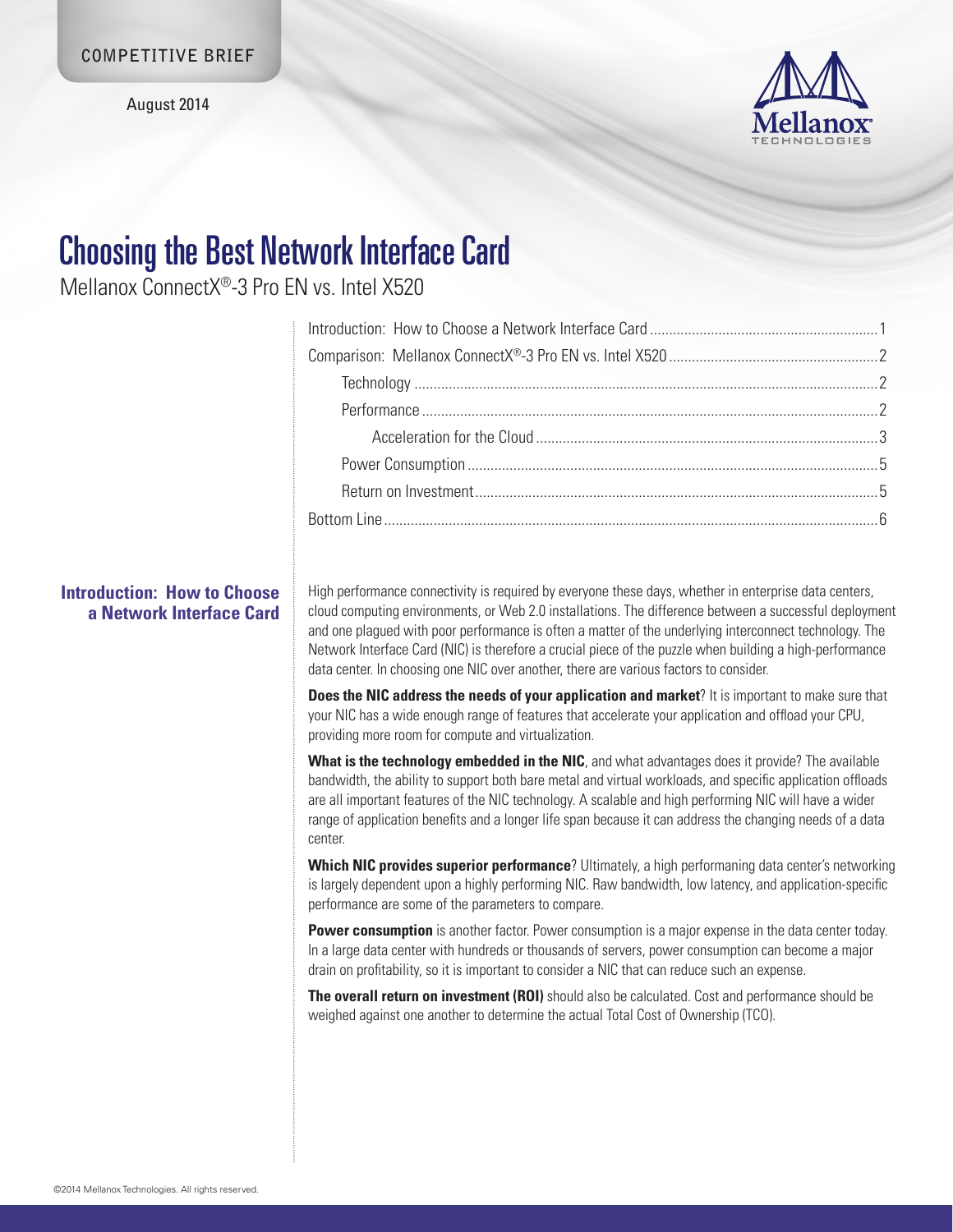## <span id="page-1-0"></span>**Comparison: Mellanox ConnectX®-3 Pro EN vs. Intel X520**

Given the aforementioned factors in choosing the best NIC, we compared two of the leading Ethernet NICs in the marketplace to see which addresses these concerns better: Mellanox's ConnectX®-3 Pro EN and Intel's X520.

## <span id="page-1-1"></span>**Technology**

When it comes to bandwidth, ConnectX-3 Pro EN offers 10, 40 and 56 Gb/s Ethernet, while the X520 only reaches the 10 GbE level. This constitutes a significant difference in capability. Furthermore, because the ConnectX-3 Pro EN uses a PCIe Generation 3.0 bus, it can handle as many as 8 GT/s (Giga-transfers per second), compared to only 5 GT/s with the X520's PCIe Gen 2.0 bus.

Mellanox's ConnectX family of adapters also supports RDMA over Converged Ethernet (RoCE), which enables zero-copy data transfers and reduces CPU overhead tremendously. Moreover, ConnectX-3 Pro EN enables hardware offloading via TCP stateless offloads even for overlay networks such as NVGRE and VXLAN, in order to further free the CPU for other activities. Neither RoCE nor hardware offloading for overlay networks is available in the X520.

ConnectX-3 Pro EN also includes congestion control features (QCN), which ensure that the maximum bandwidth can be passed efficiently during congestion events. Again, this is lacking in the X520.

Finally, for customers seeking the ultimate in data center simplicity and peace of mind, the ConnectX family is but one piece of Mellanox's end-to-end suite of interconnect products, including switches, cables, and management software. Mellanox even offers a version of ConnectX-3 Pro EN that uses Virtual Protocol Interconnect® (VPI®), a proprietary Mellanox technology that facilitates the conversion of a device from Ethernet to InfiniBand or vice versa. This guarantees that the customer can grow the network based on the latest requirements instead of based on legacy equipment. The X520, on the other hand, is a standalone offering with little flexibility for current data center integration or for future growth.

| <b>Infrastructure</b>                    | <b>Mellanox ConnectX-3 Pro EN</b>           | Intel X520 82599 Controller |
|------------------------------------------|---------------------------------------------|-----------------------------|
| Network Ports                            | 10 / 40 / 56GbE<br>Ethernet and VPI options | 1/10GbE                     |
| Host Interface                           | PCIe 3.0 x8<br>8GT/s                        | PCIe 2.0 x8<br>5G T/s       |
| Power Consumption<br>(IC on 10GbE Board) | 3.8W                                        | 6.5W                        |
| <b>RDMA</b>                              | <b>RoCE</b>                                 | No                          |
| Latency                                  | 0.8us (RDMA)<br>6us (TCP)                   | 12us (TCP)                  |
| Overlay Networks                         | VXLAN, NVGRE hardware offloads              | No                          |
| <b>Congestion Control</b>                | QCN (L2)                                    | N <sub>0</sub>              |

#### *Table 1. Technological Features*

*Conclusion:* From a technological standpoint, ConnectX-3 Pro EN is at least one generation ahead of X520, and it can therefore better address the specific needs of the applications and markets that require high performance interconnect.

### <span id="page-1-2"></span>**Performance**

Naturally, with higher bandwidth and a more advanced bus comes higher throughput. ConnectX-3 Pro EN reaches a maximum throughput of 38 Gb/s, while X520 can only achieve 9.5 Gb/s.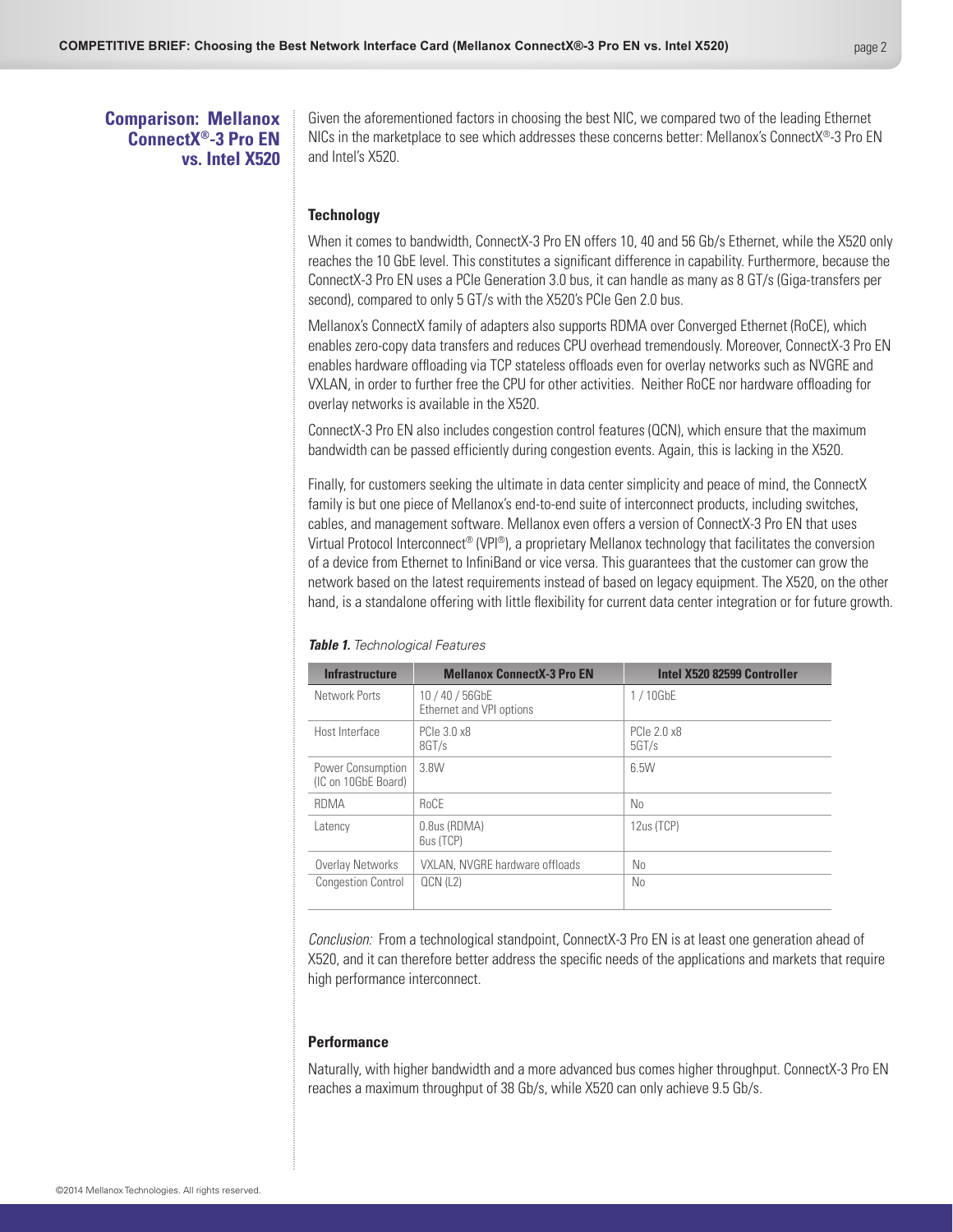

*Figure 1. Maximum bandwidth*

But even comparing only at 10GbE speed, ConnectX-3 Pro EN provides better results than the Intel X520 by way of low latency. ConnectX-3 Pro EN shows 2X better latency results than X520, even before incorporating RoCE. With RoCE support, ConnectX-3's latency numbers are 15 times better than the X520's.



*Figure 2. Latency on 10GbE cards, with and without RDMA*

## <span id="page-2-0"></span>**Acceleration for the Cloud**

When overlay networks (NVGRE and VXLAN) are in use, there is added value in enabling hardware offloading for these protocols to improve utilization of the CPU. ConnectX-3 Pro EN supports this feature, but X520 does not.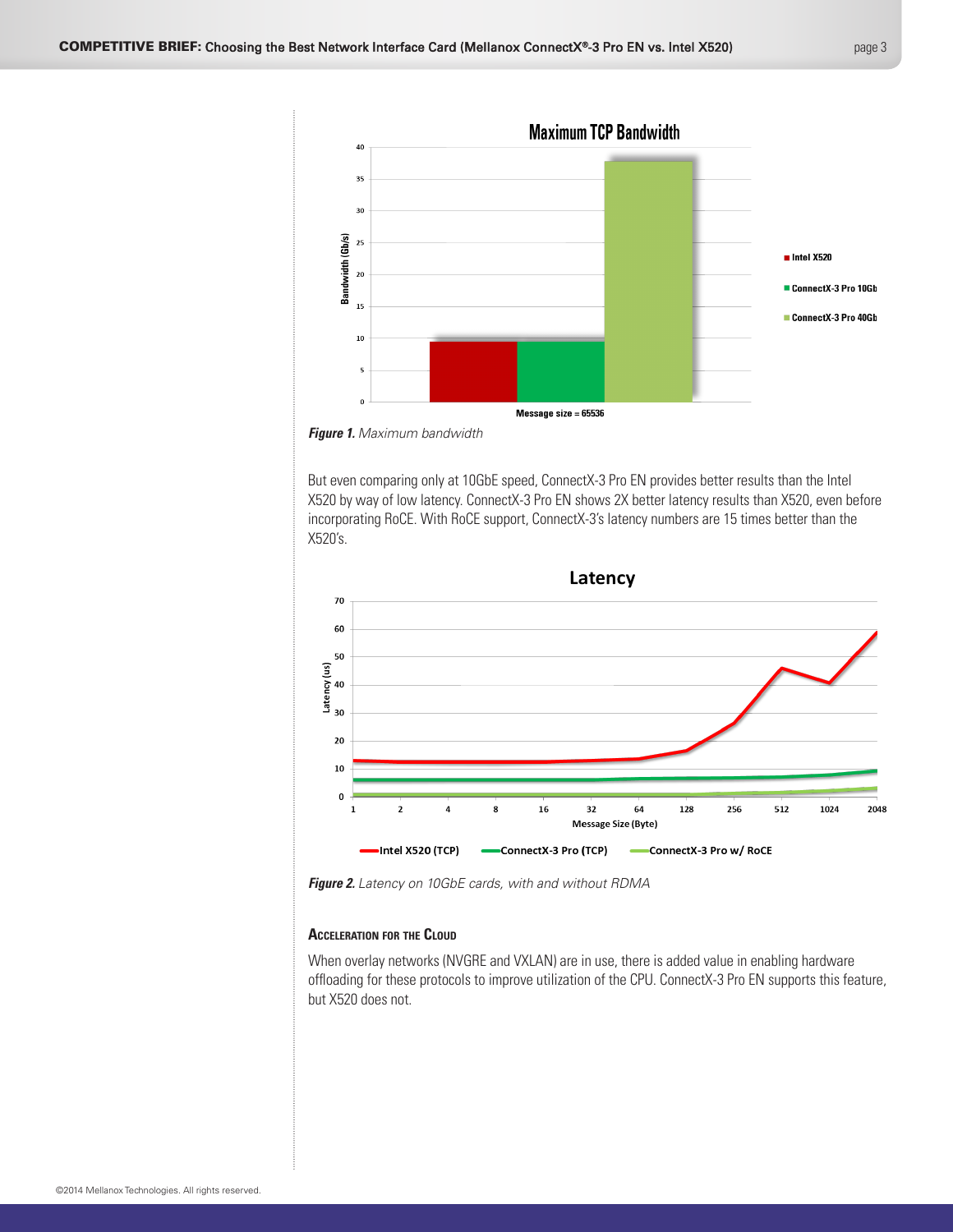









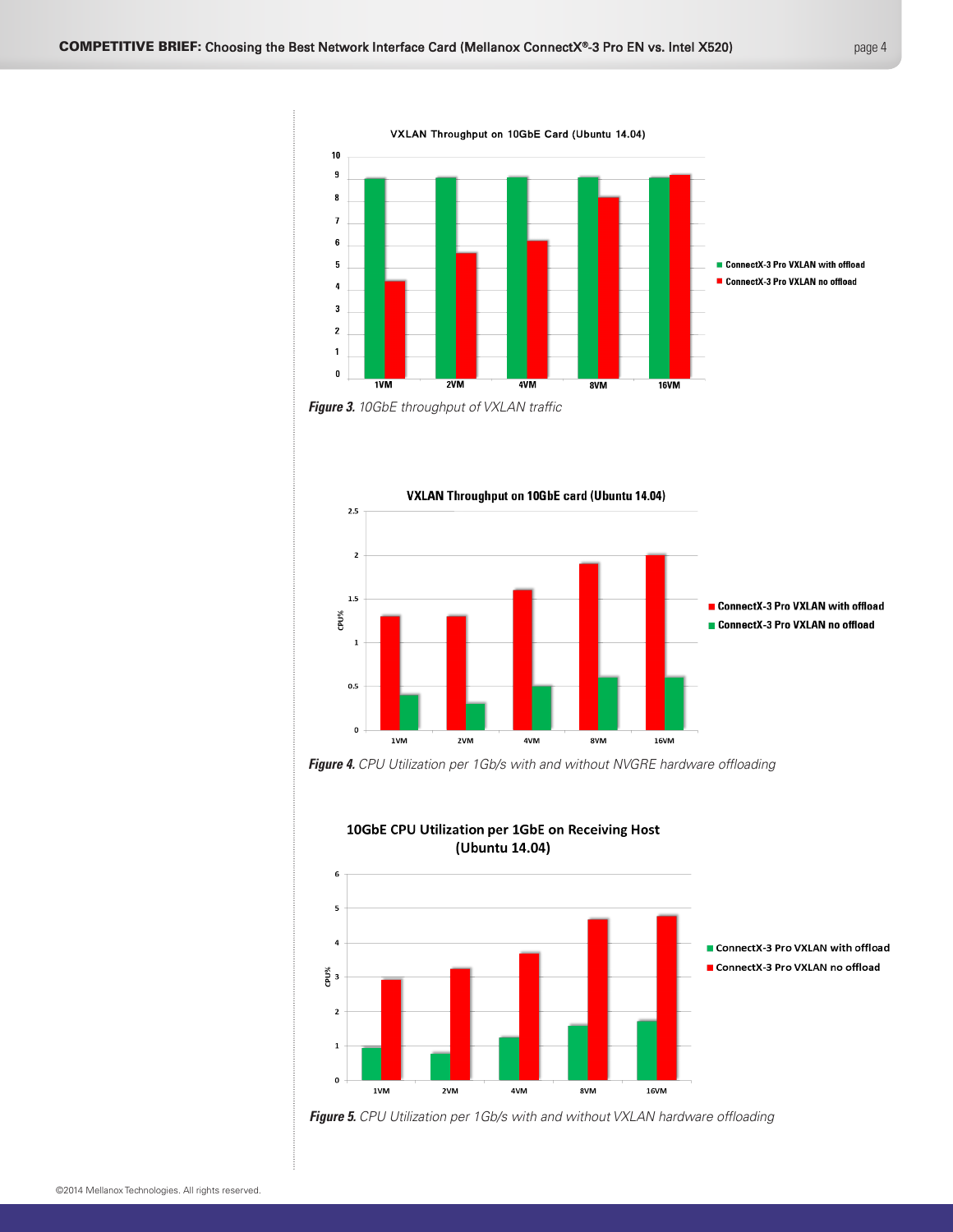<span id="page-4-0"></span>*Conclusion:* ConnectX-3 Pro EN offers a significant performance advantage over Intel's X520, and it offers additional features that provide an even greater performance boost. Cloud and other environments that prefer to use overlay network protocols such as VXLAN and NVGRE will receive much higher bandwidth per server. Offloading the CPU also enables a much better ratio of VMs per server to the cloud administrator with Mellanox ConnectX-3 Pro EN versus the competition.

### <span id="page-4-1"></span>**Power Consumption**

Not only does ConnectX-3 Pro EN offer higher performance, but it provides it while also consuming less power than the competition.

#### *Table 2. Power features*

|                                | <b>Mellanox ConnectX-3 Pro</b><br><b>Dual-Port SFP+</b> | <b>Mellanox ConnectX-3 Pro</b><br><b>Single-Port QSFP</b> | Intel X520<br><b>Dual-Port SFP+</b> |
|--------------------------------|---------------------------------------------------------|-----------------------------------------------------------|-------------------------------------|
| Speed                          | 20                                                      | 40                                                        | 20                                  |
| Ports                          | 2                                                       |                                                           |                                     |
| PCIe                           | x8 Gen3                                                 | x8 Gen3                                                   | x8 Gen2                             |
| Power Consumption <sup>1</sup> | 3.74W                                                   | 5.32W                                                     | 4.5W                                |
| Power per 1Gb<br>(W/Gb)        | 0.187                                                   | 0.133                                                     | 0.225                               |



#### **Power Consumption per Gb/s**

*Figure 6. Watts per 1Gb/s of supported speed*

*Conclusion:* When power savings are multiplied across hundreds or thousands of NICs, ConnectX-3 Pro EN becomes the clear choice thanks to its more efficient consumption for similar (or even greater) bandwidth.

dual-port SFP+ ■ ConnectX-3 Pro single-port QSFP

## <span id="page-4-2"></span>**Return on Investment**

\_\_\_\_\_\_\_\_\_\_\_\_\_\_\_\_\_\_\_\_

We have already shown ConnectX-3 Pro EN's superiority over X520 in bandwidth and latency, but performance alone is not enough to consider. It is also worthwhile to compare the two cards with regard to how much performance they provide per dollar.

<sup>1</sup> Data is collected from Intel and Mellanox specifications and datasheets. Power consumption is based only on the adapter. It does not include cooling, installation, and other tangential factors.